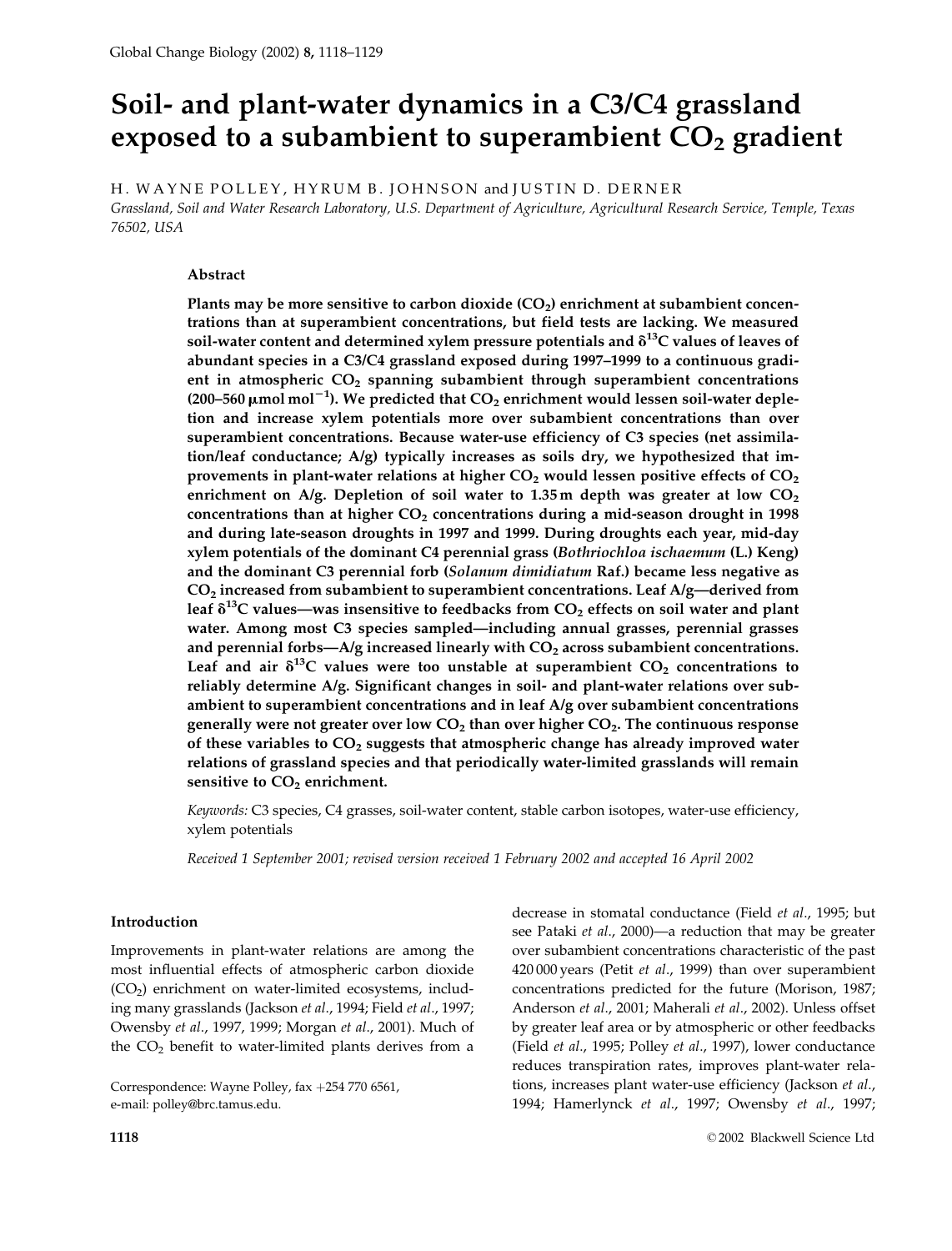Schapendonk et al., 1997) and may slow rates of soil-water depletion during drought (Fredeen et al., 1997; Owensby et al., 1997; Niklaus et al., 1998; Morgan et al., 2001).

In ecosystems that are at least periodically waterlimited, CO<sub>2</sub>-mediated changes in soil-water dynamics have been found to alter or even reverse physiological trends measured when water is plentiful. Knapp et al. (1996), for example, found that  $CO<sub>2</sub>$  enrichment consistently reduced stomatal conductance in tallgrass prairie when soils were wet. During drought, however, conductance actually was higher at elevated  $CO<sub>2</sub>$  than at ambient CO<sub>2</sub> for some species because soil-water content also was higher at elevated  $CO<sub>2</sub>$ .

Shifts in water dynamics may similarly influence  $CO<sub>2</sub>$ effects on photosynthetic water-use efficiency (ratio of net assimilation rate to transpiration,  $A/E = 1/\Delta w^* A/g$ , where  $\Delta w$  is the mole fraction water vapour gradient from leaves to bulk air and g is the stomatal conductance to water vapour) and the closely related intrinsic wateruse efficiency (ratio of net assimilation rate to stomatal conductance,  $A/g$ ). Leaf  $A/g$  is positively related to the external  $CO_2$  concentration  $(c_a)$  and negatively related to the ratio of leaf intercellular  $CO<sub>2</sub>$  concentration ( $c<sub>i</sub>$ ) to external CO<sub>2</sub> concentration (Polley et al., 1996) as:

$$
A/g = c_a (1 - c_i/c_a)/1.6
$$
 (1)

The  $A/g$  usually increases linearly and approximately proportionally with  $CO<sub>2</sub>$  in plants grown over both subambient (Polley et al., 1993) and superambient concentrations (Jackson *et al.*, 1994), because the value of  $c_i/c_a$  is conserved in most species when water is plentiful (Sage, 1994; but see, Tissue et al., 1995). Both  $c_i/c_a$  and A/g are sensitive to soil and atmospheric drought, however. Leaf  $c_i/c_a$  usually declines and A/g increases when evaporative demand is high or soil water becomes limiting (Meinzer et al., 1990; Condon et al., 1992). By delaying soil-water depletion during drought, CO<sub>2</sub> enrichment may slow any decline in  $c_i/c_a$  and thereby limit drought-induced increases in leaf  $A/g$ .

Water dynamics have been studied in intact ecosystems only over ambient to superambient  $CO<sub>2</sub>$  concentrations. Consequently, little is known of how ecosystems responded as  $CO<sub>2</sub>$  concentration increased during the historical and prehistorical past. We measured soilwater content and determined xylem pressure potentials of leaves of abundant species in a C3/C4 grassland exposed for 1–3 years to a 200–560  $\mu$ mol mol<sup>-1</sup> gradient in  $CO<sub>2</sub>$  concentration. We sought to test the prediction that  $CO<sub>2</sub>$  enrichment would lessen soil-water depletion and increase xylem potentials more over subambient concentrations than over superambient concentrations. We derived a temporally integrated measure of  $A/g$  for dominant C3 species exposed to subambient  $CO<sub>2</sub>$  concentrations by using  $c_i/c_a$  calculated from the difference between the stable carbon (C) isotope compositions  $(\delta^{13}C)$  of leaves of C3 plants  $(\delta_p)$  and the CO<sub>2</sub> present in air ( $\delta$ <sub>a</sub>) in which leaves were grown ( $\Delta$ ) (Farquhar *et al.*, 1982), where:

$$
\Delta = (\delta_a - \delta_p)/(1 + \delta_p) = a + (b - a)c_i/c_a \tag{2}
$$

and a and b are constants that describe isotopic fractionation resulting from the diffusion of  $CO<sub>2</sub>$  in air (4.4%) and during carboxylation (27%o). We hypothesized that CO<sub>2</sub>-mediated improvements in soil- and plant-water status would lessen  $CO<sub>2</sub>$  effects on A/g. Temperature and evaporative demand increase and soil-water availability typically declines from spring to summer in this system-changes that are associated in other systems with a seasonal decline in  $\Delta$  and  $c_i/c_a$  and with an increase in A/g in C3 species (Smedley et al., 1991). We hypothesized, therefore, that  $\Delta$  would decline from spring to summer in the grassland studied and that this decrease in  $\Delta$  and the associated increase in A/g would be greater over low  $CO<sub>2</sub>$  concentrations than over  $CO<sub>2</sub>$ concentrations approaching the current level because of a greater seasonal decline in soil-water content and xylem potentials at subambient CO<sub>2</sub> concentrations.

## Materials and methods

## Carbon dioxide chambers/research site

We studied the effects of atmospheric  $CO<sub>2</sub>$  enrichment on a C3/C4 grassland in central Texas, USA (31°05'-N,  $97^{\circ}20'$ -W) with elongated field chambers that control  $CO<sub>2</sub>$  along continuous gradients from subambient to superambient concentrations (Johnson et al., 2000). The CO<sub>2</sub> facility consists of two transparent, tunnel-shaped chambers-each with 10 consecutive compartments that are 1 m wide and tall and 5 m long. Pure  $CO<sub>2</sub>$  is injected into one chamber during daylight in order to initiate a superambient  $CO_2$  gradient (560–350 µmol mol<sup>-1</sup>). Ambient air is introduced to the second chamber in order to initiate a subambient  $CO_2$  gradient (365–200 µmol mol<sup>-1</sup>). Nighttime CO<sub>2</sub> concentrations are regulated at about  $150 \mu$ mol mol<sup>-1</sup> above daytime values along each chamber. Desired  $CO<sub>2</sub>$  concentration gradients are maintained by automatically varying the direction (daylight, night) and rate of airflow through chambers in response to changes in photosynthetic (daylight) or respiration rates (night). Increases in air temperature and water vapour that occur along chambers during daylight are suppressed by cooling and dehumidifying air at 5m intervals, with the aim of regulating mean air temperature and vapour pressure deficit (vpd) in each compartment near ambient values. Soil beneath the chambers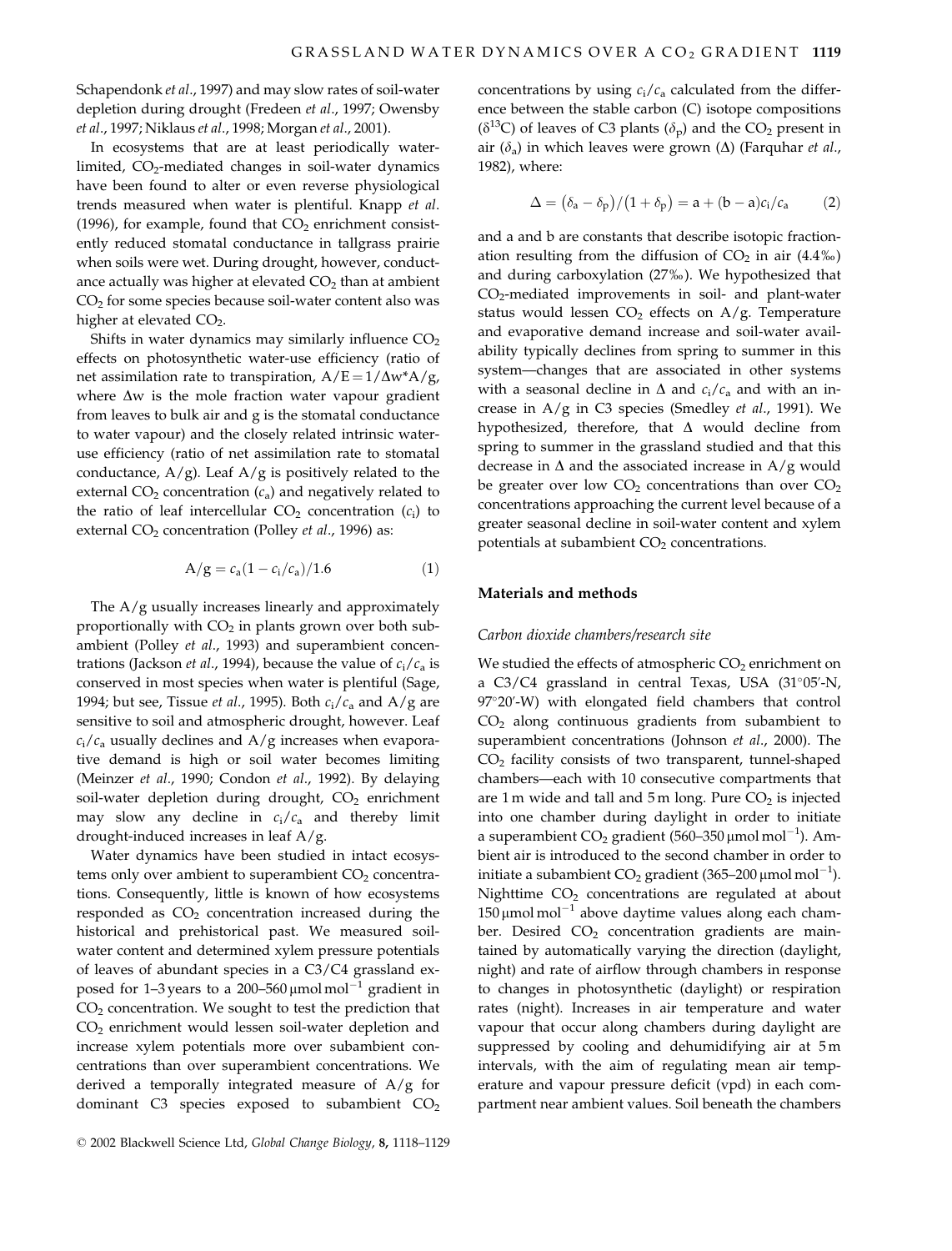is separated from surrounding soil to a depth of 0.9m with a rubber-coated fabric.

A continuous gradient in  $CO<sub>2</sub>$  from 560 to 200 µmol  $mol^{-1}$  was maintained on this grassland dominated by the C4 perennial grass Bothriochloa ischaemum (L.) Keng and the C3 perennial forbs Solanum dimidiatum Raf. and Ratibida columnaris (Sims) D. Don during growing seasons (March-November) of 1997-2000. Johnson et al.  $(2000)$  described, in detail, the regulation of  $CO<sub>2</sub>$  concentration and environmental parameters along chambers. Consistent CO<sub>2</sub> concentrations were maintained along chambers despite seasonal and annual variations in plant and environmental variables. During the 1998 growing season, for example, the standard error of daytime  $CO<sub>2</sub>$  concentration at each location sampled along chambers (calculated daily) varied from a mean of 0.9-2.7 at the air entrance of chambers to  $2.1-4.8 \mu$ mol mol<sup>-1</sup> at the air exit of chambers. Air temperatures were similar in subambient and in superambient chambers, but generally were  $2-4$  °C cooler than outside during the warmest period of the year (May-September). The vpd during daylight was lower, on average, in chambers than in surrounding grassland and, during 1998, was lower in the superambient chamber than in the subambient chamber only during the summer months of June-August (mean  $= 1.42$  and  $2.02 \text{ kPa}$ , respectively). During the other months, vpd was not related to  $CO<sub>2</sub>$  concentration (not shown).

The annual precipitation at the research site averages 877 mm (87 years record). Rainfall was considerably lower than the average during substantial periods of each of the three years of this study. Droughts occurred late in the 1997 and 1999 growing seasons and during mid-season in 1998. Precipitation during the 3 months period of August-October 1997, for example, was 47% of the 87 years average for this period (224 mm). Precipitation during the 6 months period (March -August) of the 1998 growing season was 45% of the long-term mean for these months (448 mm). Most of 1999 was much drier than the average. Drought was particularly severe late in the 1999 growing season (August-November) when rainfall was only 26% of the average.

## Measurement and control of soil water

Volumetric soil-water content to 1.35 m depth was measured weekly in the centre of each 5m compartment of chambers with a neutron probe. In June of 1998, measurements of soil-water content were initiated in Bothriochloa-dominated grassland located 20m to the west of  $CO<sub>2</sub>$  chambers. Soil-water content to  $1.35 \text{ m}$ depth was evaluated every 10 m along a 1-m-wide and 50-m-long transect that served as an unchambered

control for the  $CO<sub>2</sub>$  experiment. Neutron attenuation was measured at 0.15-m-depth increments.

We also measured soil-water content in chamber compartments during 1996 prior to the imposition of  $CO<sub>2</sub>$ treatments. Water content to 1.35 m depth was determined at approximately 2 weeks intervals beginning in mid-July of 1996. Mean water content to 1.35 m depth increased from 29 cm in mid-July to 47.8 cm in late-December of 1996, but on no date in 1996 was soil water related to subsequent  $CO<sub>2</sub>$  treatment ( $P = 0.16 - 0.89$ ).

Irrigation in the amount of rainfall was applied to the chambered grassland on the day following precipitation through July 1999. To better approximate the effects of rainfall on soil-water conditions in surrounding grassland, the irrigation regime was altered in August 1999. Subsequently, the amount of water applied to the entire system was determined weekly by subtracting the water content of soil in the chamber compartment maintained at 360  $\mu$ mol mol<sup>-1</sup> from the soil-water content of the surrounding grassland.

## Xylem pressure potentials

During fall 1997 and throughout most of the 1998 and 1999 growing seasons, we measured xylem pressure potentials on the leaves (or the blades) of the dominant grass (Bothriochloa) and of the dominant forb (Solanum) from along the  $CO<sub>2</sub>$  gradient with a pressure chamber (Model 3005, Soil Moisture Equipment, Golita, CA, USA). Leaves were accessed through zippered openings in the polyethylene covering of each 5m compartment along chambers, excised and immediately placed within the pressure chamber. Xylem potential was measured about every 2 weeks at mid-day ( $\mathcal{W}_{\text{m}}$ ; 1100-1400 Central Standard Time) and monthly at predawn ( $\Psi_{\rm p}$ ) on two leaves per species from each 5 m compartment.

#### Sampling for C-isotope composition

Recently expanded and upper canopy leaves of the dominant C4 grass (Bothriochloa) and of the abundant C3 species (including annual and perennial grasses and perennial forbs) were collected from along the CO<sub>2</sub> gradient in May and September of 1998 and 1999 and in April of 2000 for measurements of  $\delta^{13}$ C. Leaves were collected from  $1 \text{ m}^2$  areas near the beginning and end of each 5-m-long compartment. When possible, leaves were collected from multiple individuals per species and were composited by species for each 1m<sup>2</sup> area sampled. Air samples were collected in duplicate in 1L flasks from near the beginning, centre and end of both the superambient and subambient gradients in May of 1998 and 1999 for measurements of  $\delta^{13}$ C. The C-isotope composition of whole leaves (Isotope Services, Inc., Los Alamos,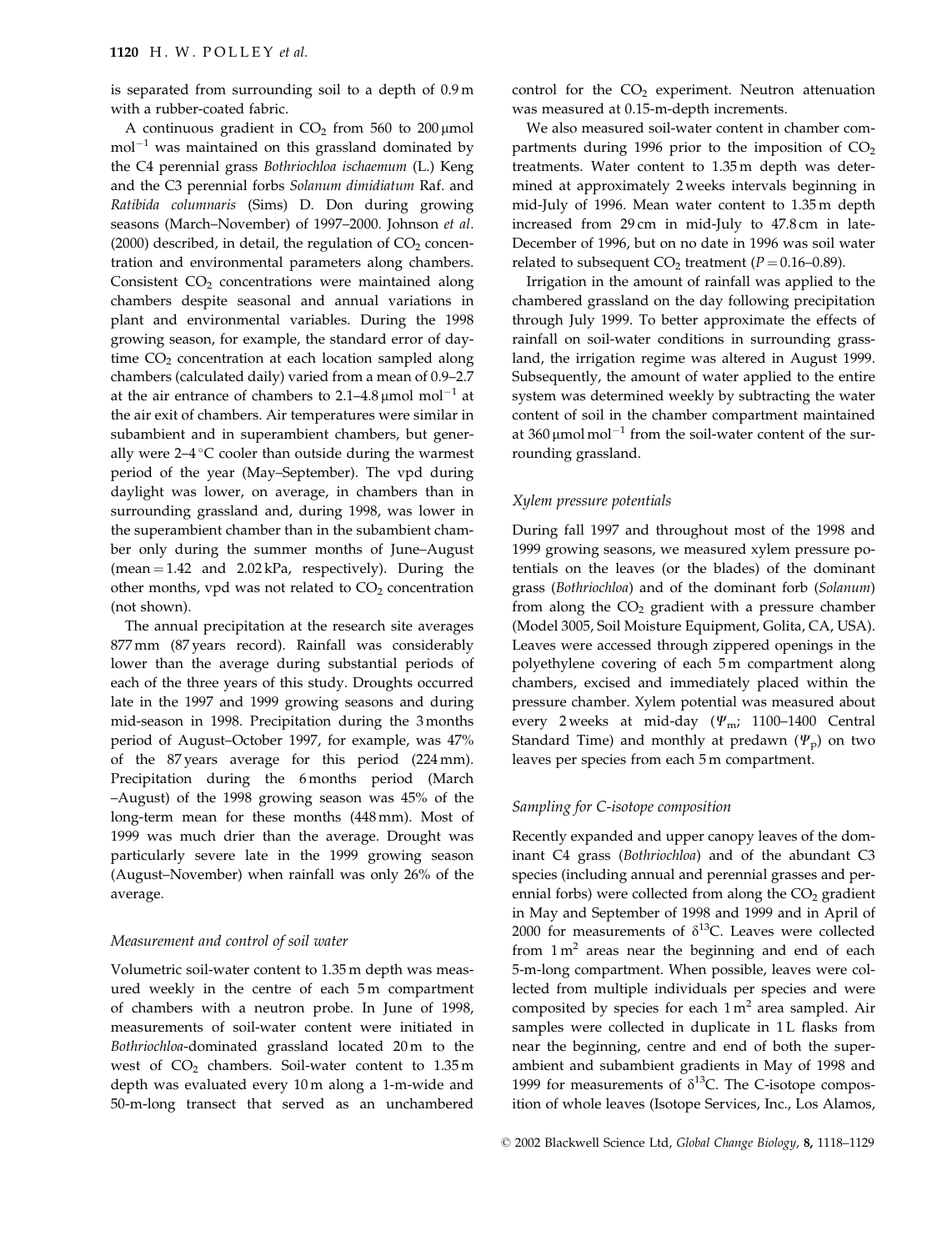New Mexico, USA) and of  $CO<sub>2</sub>$  in air (Stable Isotope Laboratory, University of Colorado, Campas Box 450, Boulder, Colorado, USA) were determined by mass spectrometry and expressed as  $\delta^{13}C$ , ‰ (parts per thousand) <sup>13</sup>C relative to a PeeDee belemnite reference standard.

Photosynthesis progressively depletes the CO<sub>2</sub> concentration and increases the <sup>13</sup>C/<sup>12</sup>C of air as it moves from the air intake to outlet of chambers (Polley et al., 1993). We measured the change in air  $\delta^{13}$ C along the CO<sub>2</sub> gradient in May of 1998 and 1999 and used  $\delta^{13}$ C values of Bothriochloa leaves (C4 grass) from along the CO<sub>2</sub> gradient as a proxy for air  $\delta^{13}$ C at other sampling dates. The difference between the  $\delta^{13}$ C of atmospheric CO<sub>2</sub> and leaf carbon of Bothriochloa was conserved across subambient  $CO<sub>2</sub>$  treatments and years, as it often is in C4 species (Polley et al., 1993). Slopes of linear regressions of  $\delta^{13}$ C values for air and the C4 grass Bothriochloa on CO<sub>2</sub> concentration did not differ significantly in May of 1998 or of 1999 (lines were parallel,  $P > 0.10$  in each year) over subambient to ambient  $CO<sub>2</sub>$  concentrations. Fractionation by Bothriochloa averaged 3.61% (3.66% and 3.56% in May of 1998 and of 1999, respectively). Over superambient concentrations, however, relationships between leaf and air  $\delta^{13}$ C values and CO<sub>2</sub> usually were weak or were not significant. Air  $\delta^{13}$ C values along the superambient gradient may have varied as injection rates of  $^{13}C$ depleted  $CO<sub>2</sub>$  were altered to match the changes in the rate at which air was introduced to the chamber or because of tank-to-tank variation in the  $\delta^{13}$ C value of CO<sub>2</sub> that was injected. Consequently, we calculated isotopic discrimination  $(\Delta)$  of C3 species over subambient to ambient CO<sub>2</sub> concentrations only.

By using the mean fractionation of 3.61% by Bothriochloa, we calculated the  $\delta^{13}C$  of air in September of each year and in April of 2000 as a function of  $CO<sub>2</sub>$ concentration from leaf  $\delta^{13}$ C values of the C4 grass. We used  $\delta^{13}$ C measurements of air collected in May of each year and values of air  $\delta^{13}C$  calculated from the C4 proxy at other harvests in order to calculate  $\Delta$ by C3 species. From these values of  $\Delta$ , we calculated temporally integrated values of  $c_i/c_a$  and of A/g (Eqns 1 and 2).

## **Statistics**

The relationship between  $CO<sub>2</sub>$  concentration during daylight and distance along both superambient and subambient chambers was slightly curvilinear (Johnson et al., 2000). From these relationships, we calculated mean  $CO<sub>2</sub>$ concentrations for each meter and 5m compartment along chambers. These  $CO<sub>2</sub>$  concentrations were used as the independent variable in regression analyses with C-isotope composition, soil-water content and xylem pressure potentials of leaves as dependent variables

 $(P < 0.05$  significance level). Linear, hyperbolic, power and logarithmic functions were fitted to data. The model with the greatest  $r^2$  value was deemed the best fit. Seasonal changes in discrimination  $(\Delta)$  of individual species were assessed with analysis of variance (ANOVA) when  $CO<sub>2</sub>$  did not affect  $\Delta$ . Species differences in mean  $\Delta$ were analysed with single degree of freedom contrasts.

# **Results**

## Xylem potentials

Seasonal changes in predawn ( $\Psi_p$ ) and mid-day xylem potentials  $(\Psi_{m})$  of dominant species mirrored seasonal trends in precipitation and soil-water content (Fig. 1). During 1998, for example,  $\Psi_p$  and  $\Psi_m$  of both Bothriochloa and Solanum reached the minimum values in August and September (Day of Year 213-273) following a 6 months drought. Both  $\Psi_p$  and  $\Psi_m$  of the grass and of the forb declined during the late-season drought in 1999.

For both Bothriochloa and Solanum,  $\Psi_{\rm m}$  usually was less negative when averaged over superambient than over subambient  $CO<sub>2</sub>$  concentrations (Fig. 1). This increase in  $\Psi_{\rm m}$  at higher CO<sub>2</sub> concentrations, however, was much more consistent in the grass than in the forb. During the latter part of 1997 and over most of the 1998 and 1999 growing seasons,  $\Psi_{\rm m}$  of Bothriochloa increased significantly with  $CO<sub>2</sub>$  across subambient to superambient concentrations (Table 1). Carbon dioxide enrichment improved  $\Psi_{\rm m}$  of *Solanum* most consistently during the latter part of the 1998 season.

For Bothriochloa, significant relationships between  $\Psi_{\rm m}$ and CO<sub>2</sub> frequently became curvilinear, with greater increase over subambient concentrations than over superambient concentrations (Fig. 1, Table 1), near the end of the late-season droughts in 1997 and 1999 (~DOY 250-300) and near the end of the mid-season drought in 1998 (~DOY 250). In 1999, for example, relationships between  $CO_2$  and  $\Psi_m$  of Bothriochloa generally were best described by linear regressions during early to midphases of the late-season drought, but became slightly curvilinear (Fig. 2) as drought persisted and soil-water content and  $\Psi_{\rm m}$  declined (Fig. 1).

During the three years of sampling, CO<sub>2</sub> concentration had no consistent effect on  $\Psi_p$  of either Bothriochloa or of Solanum (Fig. 1). When  $\Psi_p$  was significantly related to  $CO<sub>2</sub>$  treatment, the trend often was the opposite of that expected, with  $\Psi_{\rm p}$  decreasing slightly with increasing  $CO<sub>2</sub>$  concentration (not shown).

## Carbon isotopes

The  $\delta^{13}$ C values of air and of leaves of the C3 species and of the C4 grass Bothriochloa were linearly correlated with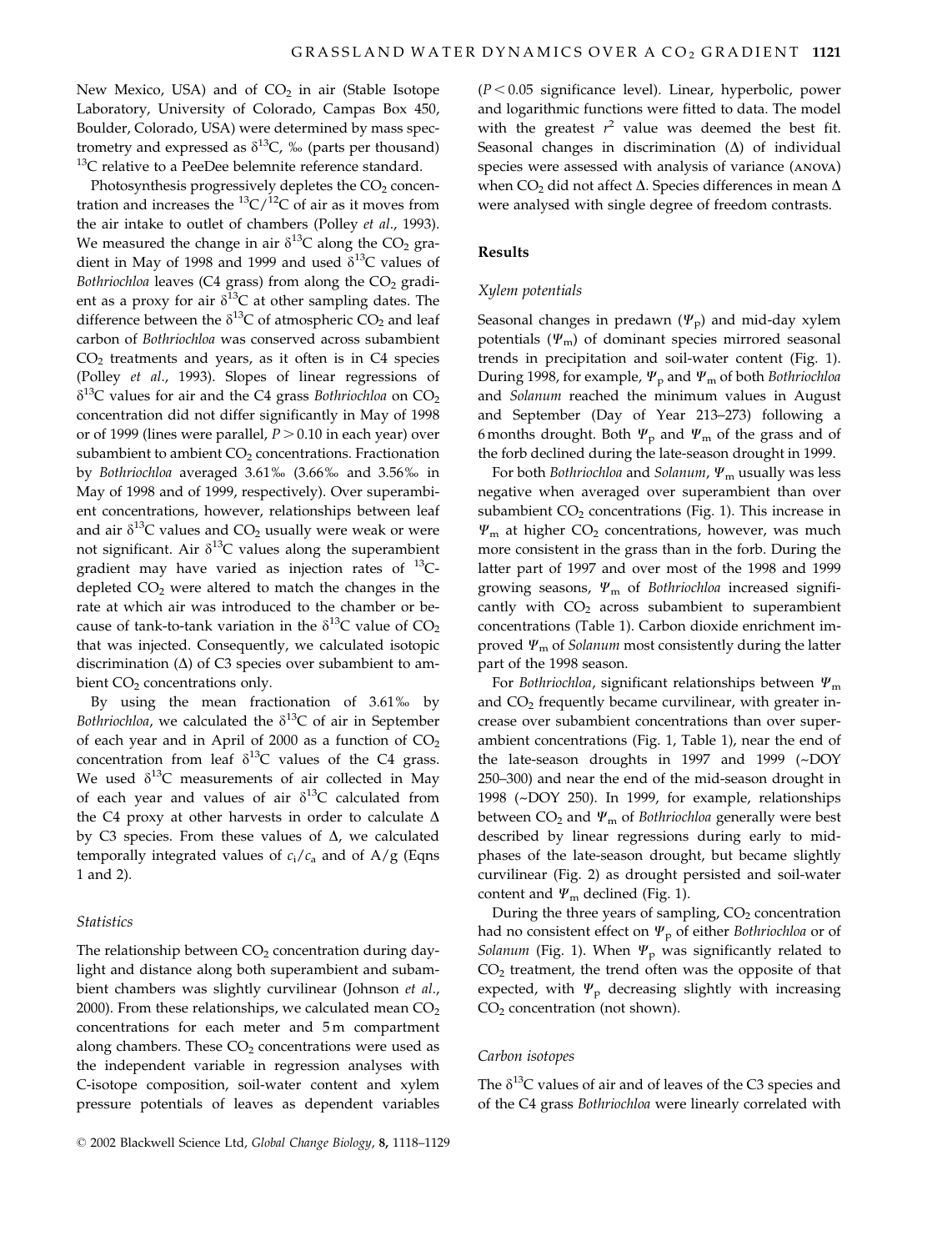

Fig. 1 Irrigation, soil-water content to 0.9 m depth at the current  $CO_2$  concentration (mean = 360 µmol mol<sup>-1</sup>), and predawn xylem potentials ( $\Psi_p$ ) and mid-day xylem potentials ( $\Psi_m$ ) of leaves of the dominant grass (Bothriochloa) and the dominant forb (Solanum) in grassland exposed in elongated chambers to a continuous gradient in CO<sub>2</sub> concentration. Insets in the upper panel denote the total water addition during each calendar year. Xylem potentials shown for each sampling date are averages over subambient (200-365 µmol mol<sup>-1</sup>) and superambient CO<sub>2</sub> concentrations (350–560 µmolmol<sup>-1</sup>). Significant ( $P < 0.05$ ) linear relationships between  $\Psi_p$  or  $\Psi_m$  and CO<sub>2</sub> at subambient to superambient concentrations on a given measurement date are denoted with an asterisk (\*). Significant curvilinear relationships (fit with hyperbolic or power functions) between  $\Psi_m$  and CO<sub>2</sub> are denoted by a plus (+). See Table 1 for results of regression analyses of  $\Psi_{\rm m}$  on CO<sub>2</sub>.

 $CO<sub>2</sub>$  over subambient concentrations at each sampling period (Fig. 3). Photosynthesis by plants enclosed in elongated chambers was used in order to maintain CO<sub>2</sub> gradients; consequently, the  $\delta^{13}C$  values of air became less negative as  $CO<sub>2</sub>$  declined. Because discrimination against <sup>13</sup>C and the resulting increase in <sup>13</sup>C/<sup>12</sup>C of the remaining  $CO<sub>2</sub>$  in air is greater during C fixation by C3 than by C4 species, seasonal changes in slopes of

© 2002 Blackwell Science Ltd, Global Change Biology, 8, 1118-1129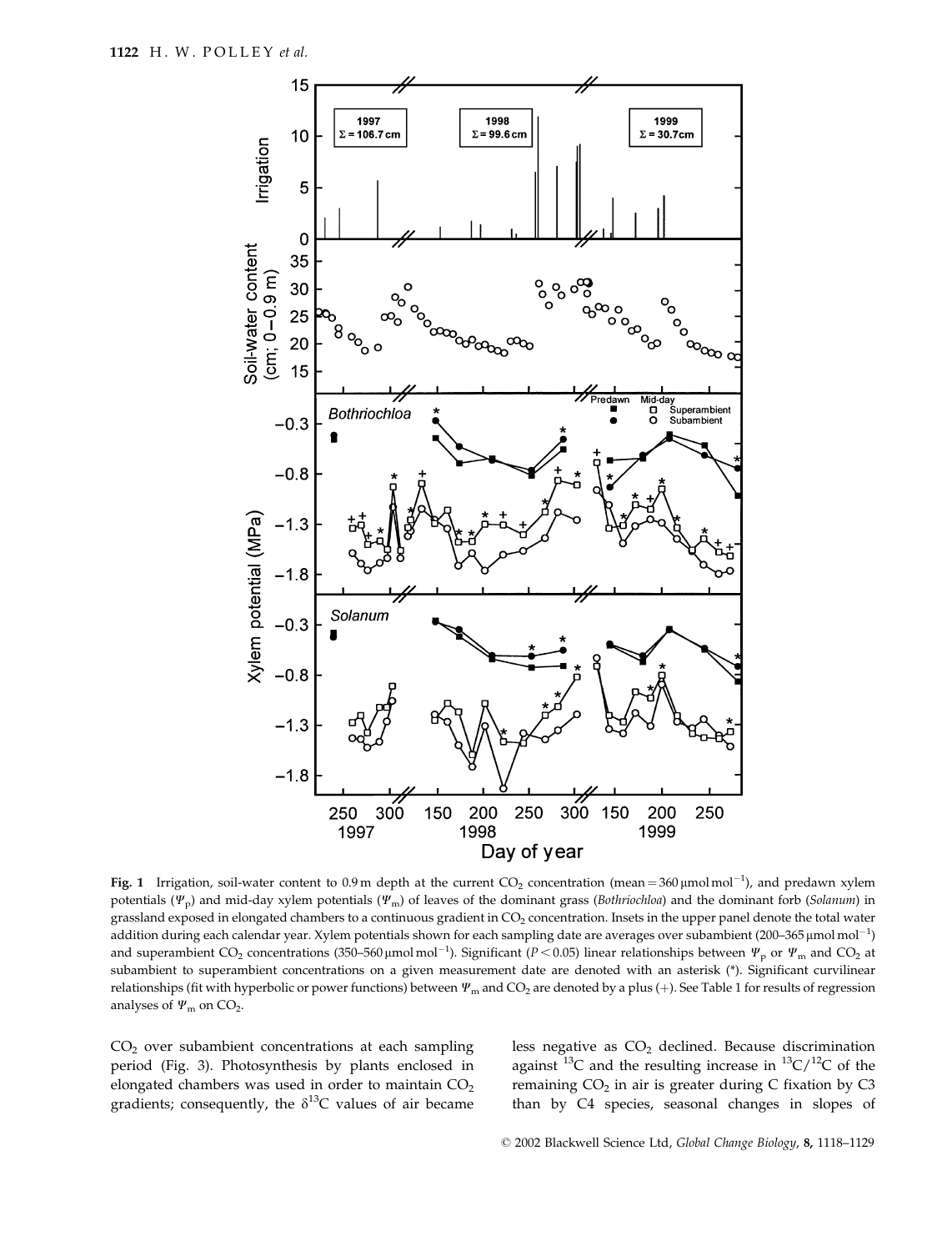**Table 1** Results of regression analyses for significant relationships between mid-day xylem potentials ( $\Psi_{\rm m}$ ) of leaves of the C4 grass Bothriochloa and C3 forb Solanum and CO<sub>2</sub> concentration over subambient to superambient concentrations. Linear  $(y = ax + b)$ , hyperbolic  $[y = ax/(b + x)]$ , or power  $[y = ax^b]$  functions were fit to relationships of  $\Psi_m$  (y; MPa) to CO<sub>2</sub> concentration (x;  $\mu$ mol mol<sup>-1</sup>) on each measurement date  $(n=29-38)$ 

| Species, year and day of year | Model type | Slope or a-value | Intercept or b-value | $r^2$ | $P$ -value |
|-------------------------------|------------|------------------|----------------------|-------|------------|
| Bothriochloa ischaemum        |            |                  |                      |       |            |
| 1997                          |            |                  |                      |       |            |
| <b>DOY 260</b>                | Hyperbolic | $-1.06$          | $-91.74$             | 0.58  | < 0.0001   |
| 269                           | Hyperbolic | $-1.04$          | $-104.86$            | 0.57  | < 0.0001   |
| 276                           | Hyperbolic | $-1.25$          | $-80.61$             | 0.53  | < 0.0001   |
| 289                           | Linear     | 0.0008           | $-1.89$              | 0.10  | 0.06       |
| 303                           | Linear     | 0.0014           | $-1.58$              | 0.39  | < 0.0001   |
| 1998                          |            |                  |                      |       |            |
| <b>DOY 121</b>                | Linear     | 0.0006           | $-1.54$              | 0.24  | 0.002      |
| 133                           | Hyperbolic | $-0.63$          | $-135.15$            | 0.58  | < 0.0001   |
| 173                           | Linear     | 0.0011           | $-2.02$              | 0.41  | < 0.0001   |
| 188                           | Linear     | 0.0006           | $-1.76$              | 0.14  | 0.02       |
| 202                           | Linear     | 0.0021           | $-2.33$              | 0.39  | < 0.0001   |
| 222                           | Hyperbolic | $-1.02$          | $-103.26$            | 0.41  | < 0.0001   |
| 244                           | Hyperbolic | $-1.21$          | $-64.32$             | 0.18  | 0.008      |
| 268                           | Linear     | 0.0013           | $-1.82$              | 0.25  | 0.002      |
| 282                           | Power      | $-80.78$         | $-0.74$              | 0.56  | < 0.0001   |
| 303                           | Linear     | 0.0018           | $-1.79$              | 0.56  | < 0.0001   |
| 1999                          |            |                  |                      |       |            |
| <b>DOY 131</b>                | Hyperbolic | $-0.49$          | $-131.29$            | 0.37  | < 0.0001   |
| 159                           | Linear     | 0.0014           | $-1.96$              | 0.21  | $0.007\,$  |
| 172                           | Linear     | 0.0014           | $-1.75$              | 0.30  | 0.005      |
| 188                           | Hyperbolic | $-0.97$          | $-81.84$             | 0.25  | 0.004      |
| 200                           | Linear     | 0.0017           | $-1.78$              | 0.48  | < 0.0001   |
| 216                           | Linear     | 0.0007           | $-1.66$              | 0.29  | 0.0006     |
| 244                           | Linear     | 0.0017           | $-2.24$              | 0.60  | < 0.0001   |
| 260                           | Hyperbolic | $-1.35$          | $-68.73$             | 0.48  | < 0.0001   |
| 272                           | Hyperbolic | $-1.26$          | $-87.98$             | 0.30  | 0.0003     |
| Solanum dimidiatum            |            |                  |                      |       |            |
| 1998                          |            |                  |                      |       |            |
| <b>DOY 222</b>                | Linear     | 0.0016           | $-2.32$              | 0.24  | 0.005      |
| 268                           | Linear     | 0.0011           | $-1.76$              | 0.25  | 0.003      |
| 282                           | Linear     | 0.0010           | $-1.61$              | 0.19  | 0.012      |
| 303                           | Linear     | 0.0015           | $-1.59$              | 0.74  | < 0.0001   |
| 1999                          |            |                  |                      |       |            |
| <b>DOY 188</b>                | Linear     | 0.0007           | $-1.50$              | 0.20  | 0.01       |
| 200                           | Linear     | 0.0009           | $-1.39$              | 0.27  | 0.004      |
| 272                           | Linear     | 0.0009           | $-1.71$              | 0.24  | 0.015      |

relationships of leaf  $\delta^{13}C$  with  $CO_2$  reflect a seasonal shift in the relative contribution of C3 and C4 plants to  $CO<sub>2</sub>$ depletion. In both 1998 and 1999,  $\delta^{13}C$  values of Bothriochloa leaves-which served as a proxy for air  $\delta^{13}$ C values—increased less per unit decline in CO<sub>2</sub> concentration in September (2.8% and 3.5% per 100 µmol  $mol^{-1}$  decline in  $CO_2$  in 1998 and 1999) than in May (4.1‰ and 4.5‰ per 100 µmol mol<sup>-1</sup> decline in  $CO<sub>2</sub>$  in 1998 and 1999), reflecting a spring (May) to autumn

(September) shift during each year toward greater C4 photosynthesis.

In only one C3 species (Ambrosia) did  $\Delta$ , the difference between the  $\delta^{13}$ C of atmospheric CO<sub>2</sub> and leaf C (Eqn. 2) change consistently with CO<sub>2</sub> concentration (Table 2). Discrimination by this perennial forb increased linearly with  $CO<sub>2</sub>$  by an average of 1.8 and 0.7% for each  $100 \mu$ mol mol<sup>-1</sup> increase in concentration in May and September of 1998. Because this species was relatively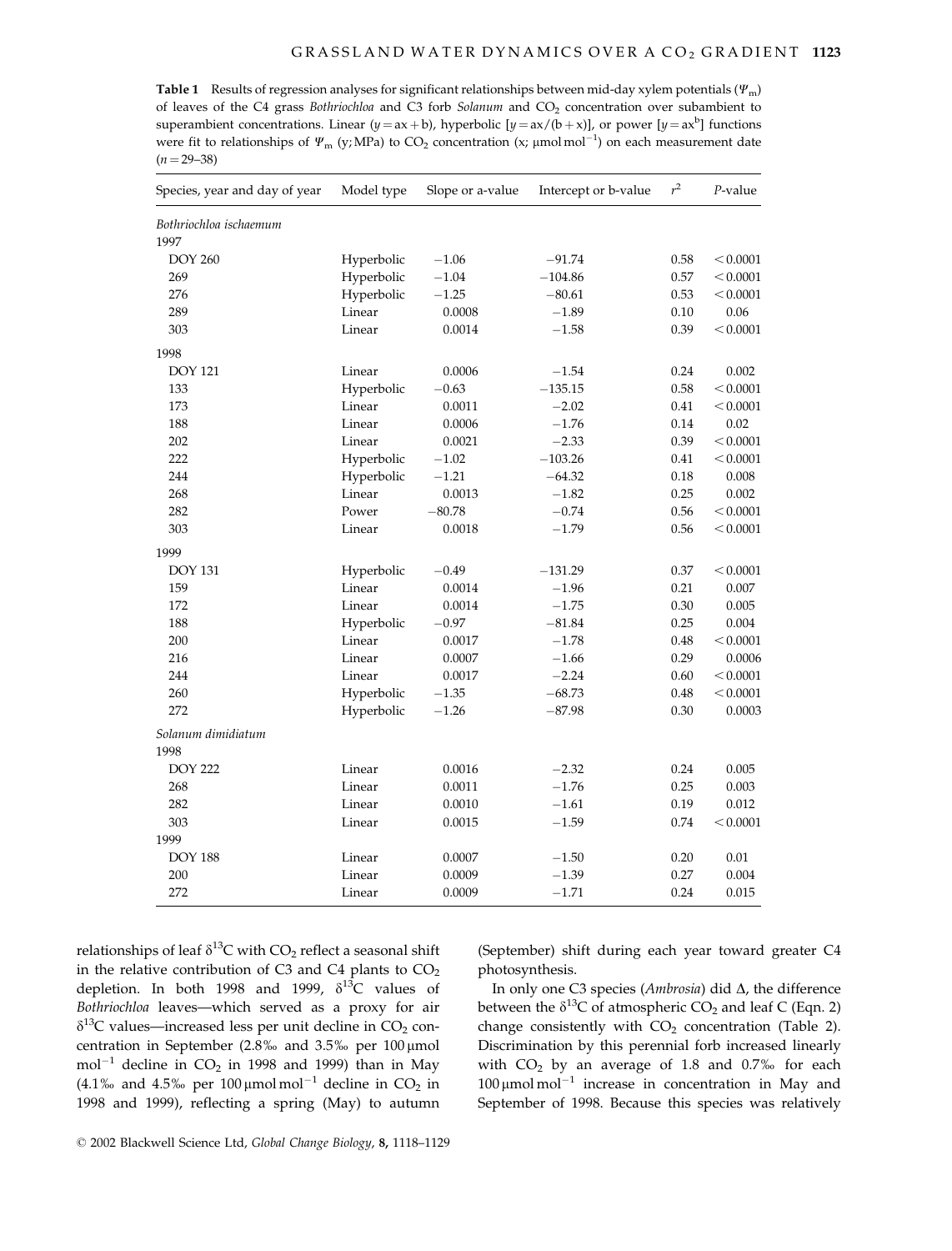

Fig. 2 Relationships between mid-day xylem potentials ( $\Psi$ <sub>m</sub>) of leaves of the C4 grass Bothriochloa and daytime CO<sub>2</sub> concentration during a drought interval in 1999 that spanned DOY 200 through 272. Plotted are mean values of  $\Psi_m$  at each CO<sub>2</sub> concentration, but lines were fit with linear (DOY 200, 244) or hyperbolic (DOY 260, 272) functions by using all measurements ( $n = 34-38$ ; see Table 1 for regression parameters).

Fig. 3 The stable carbon isotope composition ( $\delta^{13}$ C) of air and of upper leaves of grassland species growing during May and September of 1998, May and September of 1999, and April of 2000 along a continuous gradient in CO<sub>2</sub> over subambient concentrations. Lines were fit by linear regression to relationships between  $\delta^{13}$ C values of air and of the C4 species Bothriochloa ischaemum and CO<sub>2</sub> concentration. The C3 species sampled included annual grasses (Bromus japonicus, Hordeum pusillum, Limnodea arkansana), a perennial grass (Nassella leucotricha) and perennial forbs (Ambrosia confertiflora, Medicago lupulina, Ratibida columnaris, Solanum dimidiatum, Solidago canadensis).

rare, regressions were developed from only five samples in May and four samples in September. There was a quadratic relationship between  $\Delta$  and  $CO<sub>2</sub>$  for *Bromus* in May 1998 (not shown), with maximum values of  $\Delta$  at intermediate  $CO<sub>2</sub>$  concentrations. Discrimination declined linearly with increasing CO<sub>2</sub> concentration in Medicago in May 1998, in Solidago in September 1999 and in Solanum in April 2000, but there was a significant relationship between  $\Delta$  and  $CO_2$  concentration in none of these species at other harvests.

The absence of consistent changes in  $\Delta$  across subambient  $CO_2$  concentrations indicates that  $c_i/c_a$  values of the C3 species sampled were conserved (Eqn. 2) and that a given proportional increase in  $CO<sub>2</sub>$  concentration elicited

a similar proportional increase in  $A/g$  (Eqn. 1). We calculated from regressions of  $A/g$  on  $CO<sub>2</sub>$  concentration for the five C3 species sampled in May 1999 that  $A/g$ increased by between 23 and 35% with a 33% increase in  $CO<sub>2</sub>$  from 270 to 360 µmol mol<sup>-1</sup> (Fig. 4). Absolute increases in  $A/g$  over preindustrial to current  $CO<sub>2</sub>$  concentrations ranged between 14.4 µmol (CO<sub>2</sub>) mol  $(H_2O)^{-1}$  (Solidago) and 20.6 µmol (CO<sub>2</sub>) mol (H<sub>2</sub>O)<sup>-1</sup> (Solanum) for the four species sampled over this CO<sub>2</sub> range (excluding Ratibida). Only Bromus and Solanum were present over the full range in subambient  $CO<sub>2</sub>$  concentrations in May 1999. For each of these species,  $A/g$  increased by 70% with the 71% increase in  $CO<sub>2</sub>$  from 210 to 360 µmol  $mol<sup>-1</sup>$ .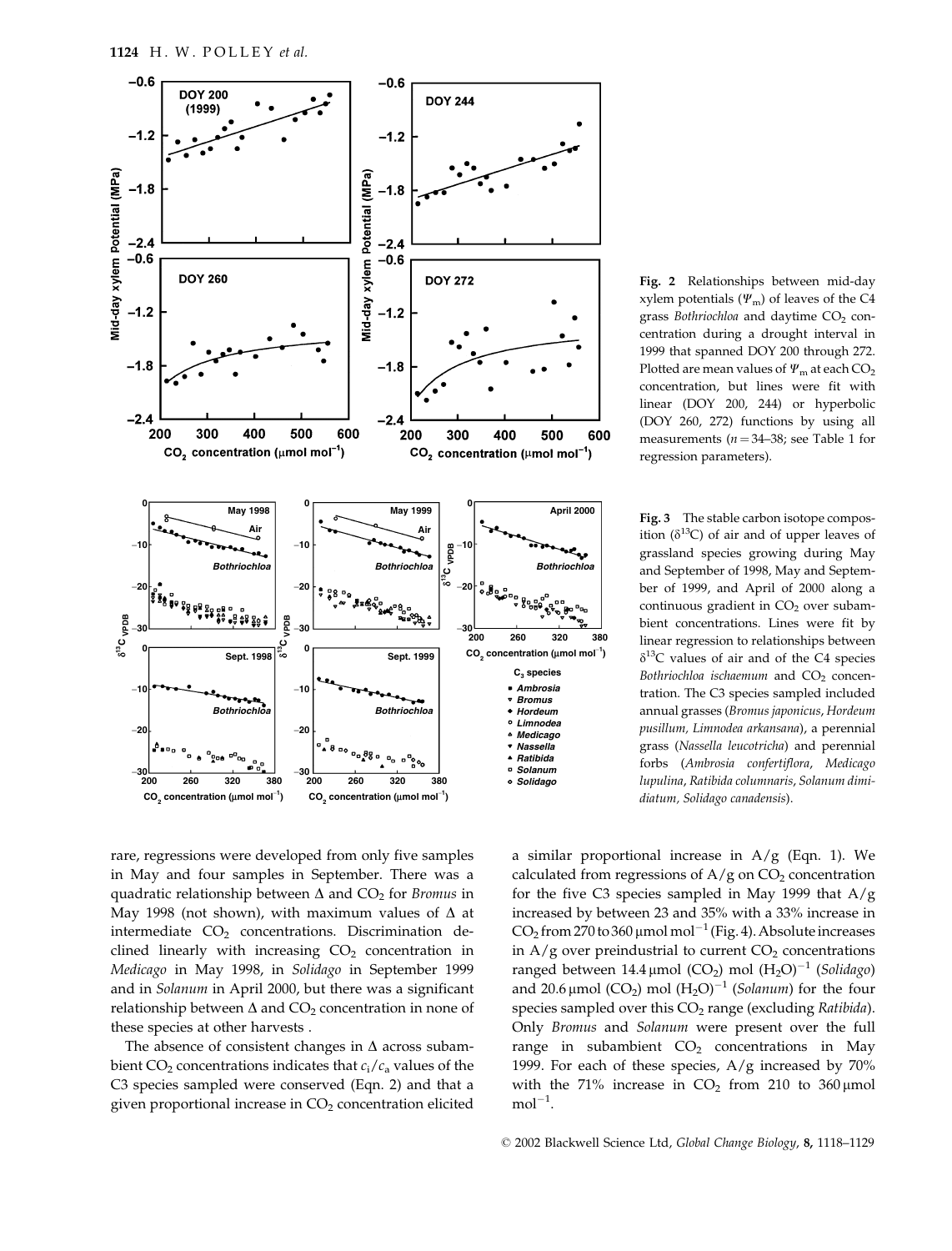Table 2 Mean values of discrimination ( $\Delta$  as calculated from Eqn. 2) and parameters from linear regression analysis of relationships between  $\Delta$  and CO<sub>2</sub> concentration ( $\mu$ mol mol<sup>-1</sup>) for C3 species grown across a subambient gradient in  $CO<sub>2</sub>$  concentration. Data are from upper canopy leaves of annual grasses (Bromus japonicus, Hordeum pusillum, Limnodea arkansana), a perennial grass (Nassella leucotricha) and perennial forbs (Ambrosia confertiflora, Medicago lupulina, Ratibida columnaris, Solanum dimidiatum and Solidago canadensis) collected during 1998-2000. There was a quadratic relationship between  $\Delta$  and CO<sub>2</sub> for *Bromus* in May 1998 ( $P < 0.0001$ ,  $r^2 = 0.72$ )

| Date/species    | Mean $\Lambda$ | $\boldsymbol{n}$ | $P$ -value | Slope $(r^2)$  |
|-----------------|----------------|------------------|------------|----------------|
| May 1998        |                |                  |            |                |
| Ambrosia        | 20.29          | 5                | 0.004      | 0.018(0.95)    |
| <b>Bromus</b>   | 21.20          | 17               | 0.40       |                |
| Medicago        | 20.36          | 17               | 0.03       | $-0.007(0.28)$ |
| <b>Nassella</b> | 21.10          | 10               | 0.14       |                |
| Ratibida        | 20.85          | 7                | 0.47       |                |
| Solanum         | 19.45          | 19               | 0.40       |                |
| September 1998  |                |                  |            |                |
| Ambrosia        | 19.92          | $\overline{4}$   | 0.06       | 0.007(0.89)    |
| Ratibida        | 19.16          | 5                | 0.37       |                |
| Solanum         | 18.83          | 19               | 0.83       |                |
| May 1999        |                |                  |            |                |
| <b>Bromus</b>   | 20.46          | 15               | 0.88       |                |
| Medicago        | 20.09          | 12               | 0.75       |                |
| Ratibida        | 19.75          | 7                | 0.22       |                |
| Solanum         | 18.63          | 15               | 0.93       |                |
| Solidago        | 18.74          | 8                | 0.22       |                |
| September 1999  |                |                  |            |                |
| Solanum         | 18.96          | 15               | 0.56       |                |
| Solidago        | 19.03          | 7                | 0.03       | $-0.01(0.66)$  |
| April 2000      |                |                  |            |                |
| <b>Bromus</b>   | 19.52          | 18               | 0.59       |                |
| Hordeum         | 19.16          | 8                | 0.34       |                |
| Limnodea        | 19.50          | 12               | 0.66       |                |
| Solanum         | 17.79          | 15               | 0.01       | $-0.01(0.38)$  |

Contrary to our prediction,  $\Delta$  was relatively insensitive to season (Table 2). Discrimination values declined significantly from spring to autumn in 1998 for the two most abundant perennial species sampled on both dates (Solanum and Ratibida,  $P = 0.006$ ), but  $\Delta$  of Solanum and Solidago did not differ significantly between the dry autumn and the wetter spring in 1999 ( $P = 0.16$ ). Our hypothesis that the  $\Delta$  would decline more at subambient  $CO<sub>2</sub>$  concentration than near the current  $CO<sub>2</sub>$  concentration when soils dried in autumn thus was not supported. Just the opposite was true for Solidago in September 1999. Discrimination by this perennial forb declined as  $CO<sub>2</sub>$ concentration rose.

Discrimination was lower, on average, in Solanum than in most other C3 species during the spring (Table 2).



Fig. 4 Relationship between intrinsic water-use efficiency (net assimilation rate/stomatal conductance;  $A/g$ ) of C3 species sampled during May 1999 and the daytime  $CO<sub>2</sub>$  concentration at which plants were grown. Values of  $A/g$  were derived by using  $c_i/c_a$  values calculated from stable C-isotope compositions of leaves of each species. Lines are linear regression fits of  $A/g$  on  $CO<sub>2</sub>$  for two of the five species only, the annual grass *Bromus japonicus* (A/g =  $0.35 + 0.18$ <sup>\*</sup>CO<sub>2</sub>,  $r^2 = 0.79$ , P = 0.0001) and perennial forb *Solanum dimidiatum* ( $A/g = 0.73 + 0.23$ <sup>\*</sup>CO<sub>2</sub>,  $r^2 = 0.80$ ,  $P = 0.0001$ ). Remaining species are perennial forbs, full names of which are listed in the legend of Fig. 3.

Across subambient  $CO<sub>2</sub>$  concentrations,  $\Delta$  was significantly lower in *Solanum* than in the other C3 species sampled in May 1998 and in April 2000 (linear contrasts,  $P < 0.0001$  on each date). The  $\Delta$  was significantly smaller in Solanum and Solidago than in the other C3 species in May 1999 (linear contrasts,  $P < 0.0001$ ), when  $\Delta$  was an average of 1.83% less in Solanum than in Bromus. Because  $\Delta$  of neither Solanum nor Bromus changed significantly with  $CO<sub>2</sub>$  concentration, relative differences in A/g between these species remained unchanged across  $CO<sub>2</sub>$ concentrations. The absolute advantage in  $A/g$  of Solanum over Bromus, however, increased by about 69% from 210 to 360 µmol mol<sup>-1</sup> CO<sub>2</sub> (Fig. 4).

#### Carbon dioxide effects on soil water

We calculated net depletion of water over various soil depths in each of the  $5 \text{ m}$  compartments of  $CO<sub>2</sub>$  chambers by subtracting the average minimum water content of each soil profile from the average maximum water content at the beginning of the season when  $CO<sub>2</sub>$  control was initiated (each mean is the average of three [1997] or five measurements on consecutive weeks [1998, 1999]). Relationships between water depletion and CO<sub>2</sub> contained considerable scatter, but significant relationships usually were best characterized as linear (Table 3). In 1998, for example, depletion of water to both 0.9 (Fig. 5) and 1.35 m depths (Table 3) declined linearly with increasing  $CO<sub>2</sub>$  concentration. The effects of  $CO<sub>2</sub>$  on soil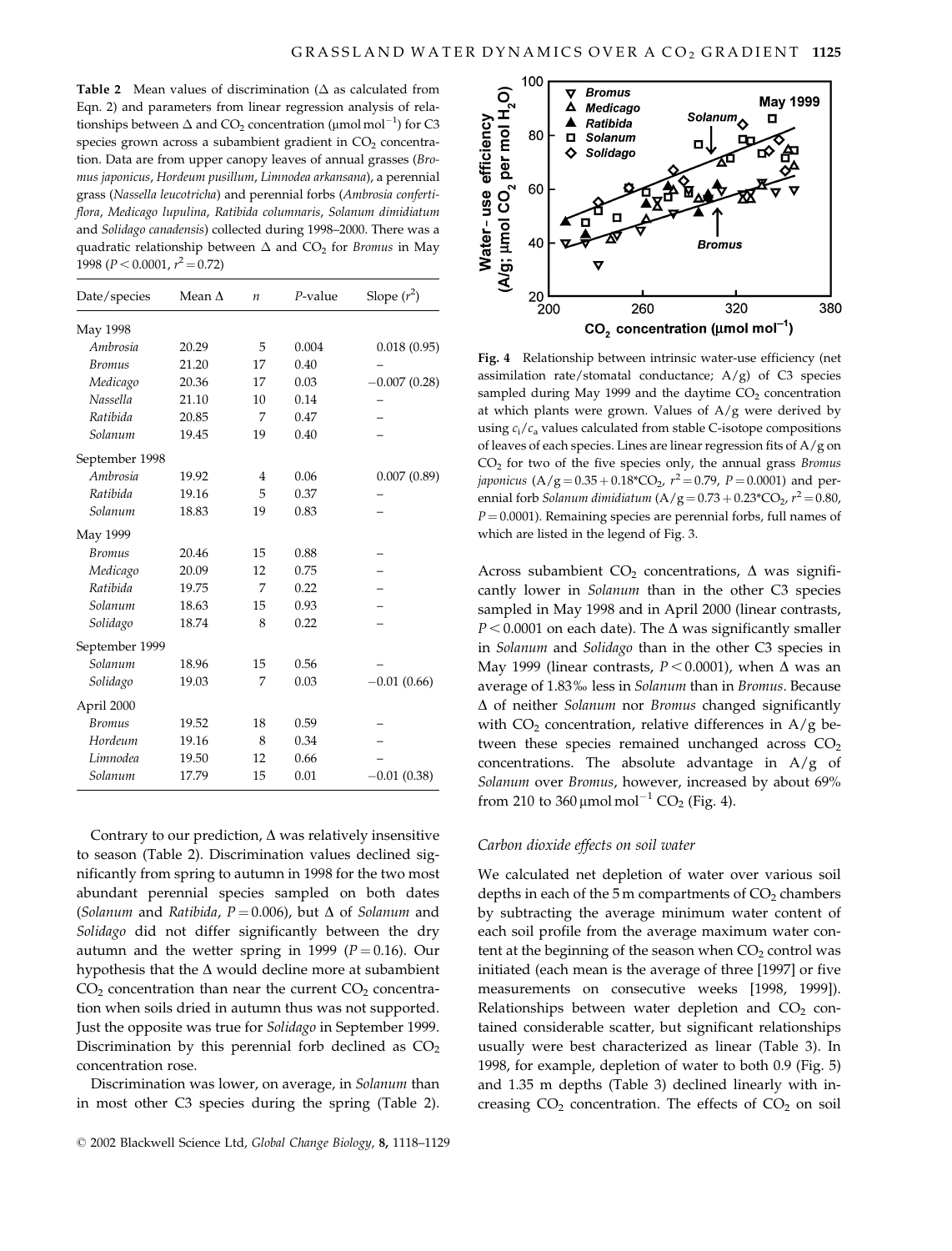Table 3 Results of regression analyses for significant relationships between maximum depletion of soil water by grassland and CO<sub>2</sub> over subambient to superambient concentrations. Net depletion of water from soil in each 5 m long compartment of  $CO<sub>2</sub>$  chambers was calculated each year by subtracting the average minimum water content of soil during drought from the average maximum water content during the period of  $CO_2$  regulation. Relationships between water depletion (y; cm H<sub>2</sub>O) and  $CO_2$  concentration (x; µmol mol<sup>-1</sup>) were best fit by linear (y = ax + b) or hyperbolic [y = ax/(b+x)] functions

| Year/depth     | Model type | Slope or a-value | Intercept or b-value | $r^2$ | $P$ -value |
|----------------|------------|------------------|----------------------|-------|------------|
| 1997           |            |                  |                      |       |            |
| $0 - 1.35$ m   | Hyperbolic | 11.55            | $-81.64$             | 0.44  | 0.002      |
| 1998           |            |                  |                      |       |            |
| $0 - 0.45$ m   | Linear     | $-0.002$         | 5.93                 | 0.19  | 0.06       |
| $0.45 - 0.9$ m | Linear     | $-0.005$         | 8.77                 | 0.32  | 0.01       |
| $0-0.9m$       | Linear     | $-0.008$         | 15.00                | 0.49  | 0.0005     |
| $0-1.35$ m     | Linear     | $-0.017$         | 22.90                | 0.63  | < 0.0001   |
| 1999           |            |                  |                      |       |            |
| $0-1.35$ m     | Linear     | $-0.007$         | 16.91                | 0.27  | 0.02       |



Fig. 5 Maximum depletion of soil water to 0.9 m depth during 1998 in a C3/C4 grassland exposed to subambient to superambient  $CO<sub>2</sub>$  concentrations. Water depletion in each of the  $5 \text{ m}^2$ compartments of grassland in CO<sub>2</sub> chambers was calculated by subtracting the average minimum water content of each soil profile from the average maximum water content following initiation of  $CO<sub>2</sub>$  control each year (each mean is the average of five measurements on consecutive weeks). The line was fit by linear regression ( $r^2$  = 0.49, P = 0.0005).

water in 1998 were best expressed over the 0.45-0.90 m depth. Depletion of water from shallower depths decreased marginally ( $P = 0.06$ ) with increasing  $CO<sub>2</sub>$ concentration. In 1997 and 1999, water depleted to 1.35 m depth during late-season droughts correlated

significantly with  $CO<sub>2</sub>$  treatment. In 1997, the relationship between water depletion and  $CO<sub>2</sub>$  was curvilinear, with greater water use over subambient concentrations than over superambient concentrations. Water depletion to 1.35 m depth decreased linearly over subambient to superambient  $CO<sub>2</sub>$  concentrations in 1999.

## **Discussion**

## Plant and soil water

We predicted that  $CO<sub>2</sub>$  enrichment would lessen soilwater depletion and increase leaf xylem potentials during periodic droughts in a C3/C4 grassland and that these responses to CO<sub>2</sub> would be greater over subambient concentrations than over superambient concentrations. Because leaf  $A/g$  of C3 species typically increases as soils dry (Smedley et al., 1991), we hypothesized that improvements in plant-water relations (less negative xylem potentials) at higher  $CO<sub>2</sub>$  concentrations would reduce a  $CO<sub>2</sub>$ -mediated increase in A/g. As expected, water depletion during droughts declined and  $\Psi_{\rm m}$  of dominant species became less negative as CO<sub>2</sub> concentration increased. Xylem potentials of the dominant grass improved slightly more over subambient concentrations than over superambient concentrations near the end of seasonal droughts in each year, but significant changes in water parameters (over subambient to superambient concentrations) and in leaf  $A/g$  (over subambient to ambient concentrations) in this grassland usually were not greater over low  $CO<sub>2</sub>$  concentrations than over higher  $CO<sub>2</sub>$  concentrations.

Our prediction that soil- and plant-water relations would become less sensitive to  $CO<sub>2</sub>$  as concentration increased was based on two assumptions. We assumed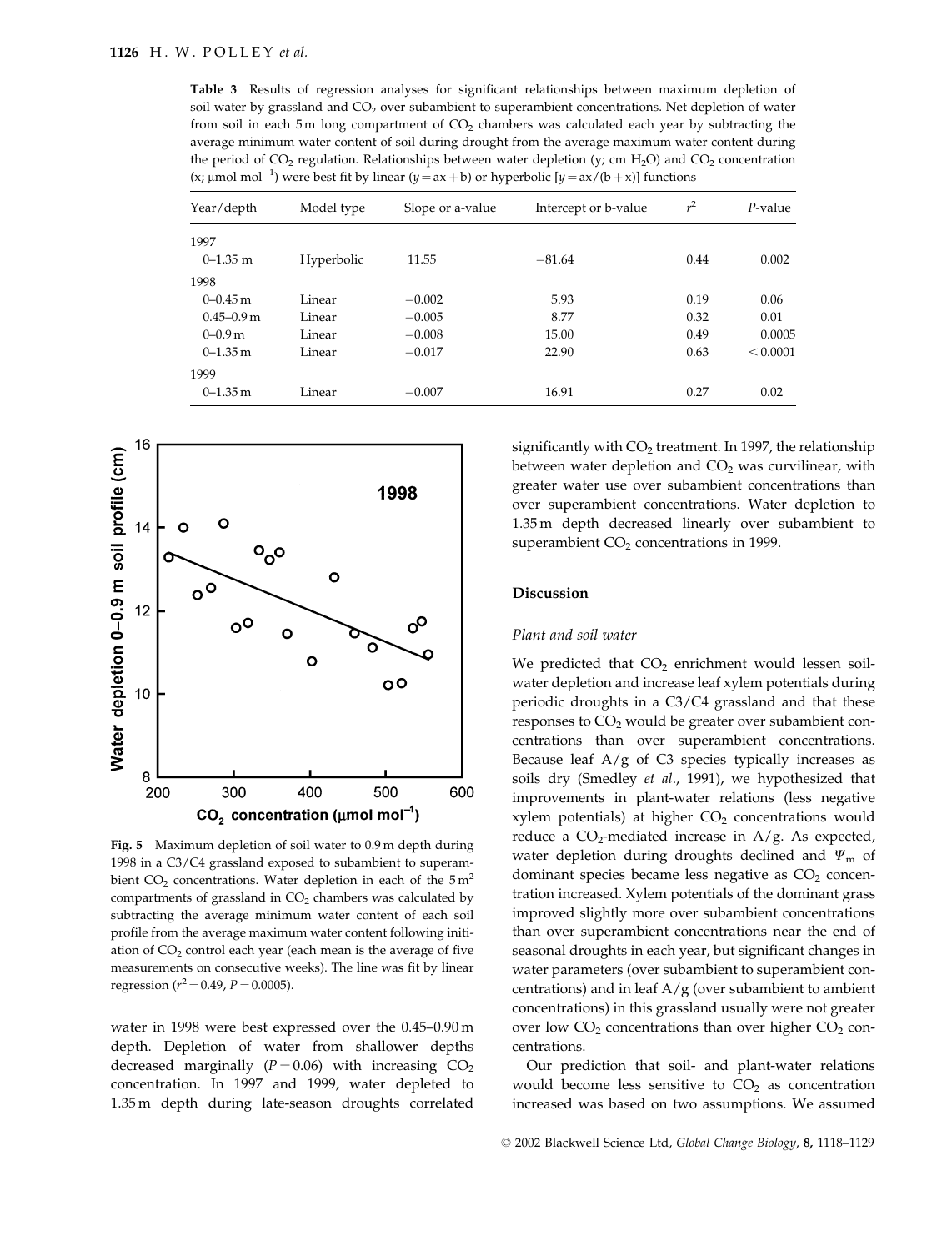that transpiration tracks changes in stomatal conductance and that conductance declines more per unit increase in  $CO<sub>2</sub>$  over subambient concentrations than over superambient concentrations. The latter trend of greater change in conductance over low  $CO<sub>2</sub>$  levels than high  $CO<sub>2</sub>$  levels is typical of herbaceous plants grown in controlled environments (Morison, 1987). Anderson et al. (2001) observed a similar response of conductance among dominant species in the grassland studied here. Declines in conductance of Bothriochloa and Solanum were much larger over subambient  $CO<sub>2</sub>$  concentrations than over superambient  $CO<sub>2</sub>$ concentrations during two of the three years. During each of these years, conductance of the two dominant species declined by more than  $60\%$  as  $CO<sub>2</sub>$  rose from 200 to  $360 \mu$ mol mol<sup>-1</sup>. By contrast, conductance was a linear function of CO<sub>2</sub> concentration for the annual grass Bromus and during one of the three years for Bothriochloa.

Our assumption that responses of transpiration to  $CO<sub>2</sub>$ concentration mirror those of stomatal conductance apparently was not supported, however. Unlike changes in conductance (Anderson et al., 2001), measured shifts in soil-water content and in xylem potentials along the  $CO<sub>2</sub>$ gradient usually were small. Mid-day xylem potentials, for example, became less negative at higher CO<sub>2</sub> concentrations—especially for the dominant C4 grass—but the improvement was minor and inconsistent. It is well appreciated that stomatal control of transpiration and evapotranspiration (ET) is never complete (Field et al., 1995). Processes that operate at scales ranging from the leaf to the region tend to suppress the sensitivity of ET to stomatal closure. In this as in the other  $CO<sub>2</sub>$  experiments, stomatal effects on ET may have been partially offset by an increase in leaf area or in soil evaporation, by an increase in leaf temperature and in the vapour pressure difference between leaves and air and by a change in the composition or relative abundances of plant species. Expression of these feedbacks on ET, no doubt, was influenced by the climatological effects of our chambers. Chambers typically reduce wind speeds and turbulence (Owensby et al., 1993) and thereby increase aerodynamic resistance to convective heat transfer (Ham et al., 1995). Owensby et al. (1993) reported that open-topped chambers alone accounted for a 14% reduction in transpiration in their  $CO<sub>2</sub>$  study in tallgrass prairie, despite the presence of higher air and dew-point temperatures and decrease in net radiation inside the chambers.

Among feedbacks that reduced benefits of CO<sub>2</sub> enrichment during drought was an increase in growth at higher  $CO<sub>2</sub>$  concentrations. Daily means of net  $CO<sub>2</sub>$  uptake for this grassland were markedly higher over superambient  $CO<sub>2</sub>$  concentrations than over subambient  $CO<sub>2</sub>$  concentrations during the 1998 and 1999 growing seasons, and were linearly correlated with end-of-season biomass in each year (Mielnick et al., 2001). Water savings resulting from partial stomatal closure apparently were at least partly offset at higher CO<sub>2</sub> concentrations by this increase in biomass that presumably also increased leaf area.

Relatively small responses of soil and plant water to  $CO<sub>2</sub>$  probably also resulted from our inability to completely control the water balance of this grassland. There was evidence, for instance, that water moved from soil outside of chambers into soil immediately beneath CO<sub>2</sub> chambers, despite the presence of a physical barrier to water movement to almost 1m depth. Rains totalling 4 cm fell on days 130 and 131 in 1999. Between days 126 and 133, water content of soil beneath chambers increased by an average of 0.84 cm to 1.35 m depth despite the absence of irrigation. The net increase in water content of the 0-0.9 m soil profile that was delimited from surrounding soil was smaller, averaging 0.38 cm or 1.3% of average water content to 0.9m depth. There was no relationship between  $CO<sub>2</sub>$  treatment and the increase in water content of chambered soils following rainfall (not shown), but availability of this additional water undoubtedly reduced the severity of water stress experienced by plants along the  $CO<sub>2</sub>$  gradient.

Though the effects of drought were relatively minor in this study, CO<sub>2</sub> enrichment reduced soil-water depletion during the mid-season drought in 1998 and during the late-season droughts in 1997 and 1999 and improved  $\Psi_{\rm m}$ of dominant plants during each of the three years. Our results thus provide the first field evidence for a continuous change in water dynamics over subambient to superambient  $CO<sub>2</sub>$  concentrations.

It, perhaps, is noteworthy that  $CO<sub>2</sub>$  effects on the rate of soil-water decline were particularly well expressed during the mid-season drought in 1998. In order to reduce the rate of soil-water depletion,  $CO<sub>2</sub>$  enrichment must reduce transpiration. The absolute magnitude of any decline in transpiration at high  $CO<sub>2</sub>$  is a function both of the transpiration rate itself and of the relative decrease in water loss at higher CO<sub>2</sub> concentrations. Net  $CO<sub>2</sub>$  uptake by the C3/C4 grassland studied peaked in late-May of 1998 (~day 150), about mid-way through the drought period (Mielnick et al., 2001), suggesting that transpiration rates also were high during the initial stages of soil-water depletion. As indicated by seasonal changes in slopes of relationships between air  $\delta^{13}$ C values and  $CO<sub>2</sub>$  over subambient concentrations, C3 contribution to net photosynthesis (and, presumably to transpiration) in this grassland also was greatest during early to mid-season. Stomatal conductance of both C3 and C4 species declined at higher  $CO<sub>2</sub>$ , but the absolute magnitude of the reduction was greater by a factor of 3-4 among the C3 species than for the dominant C4 grass (Anderson et al., 2001). The combination of high transpiration rates and large declines in stomatal conductance of dominant plants at higher  $CO<sub>2</sub>$  concentrations may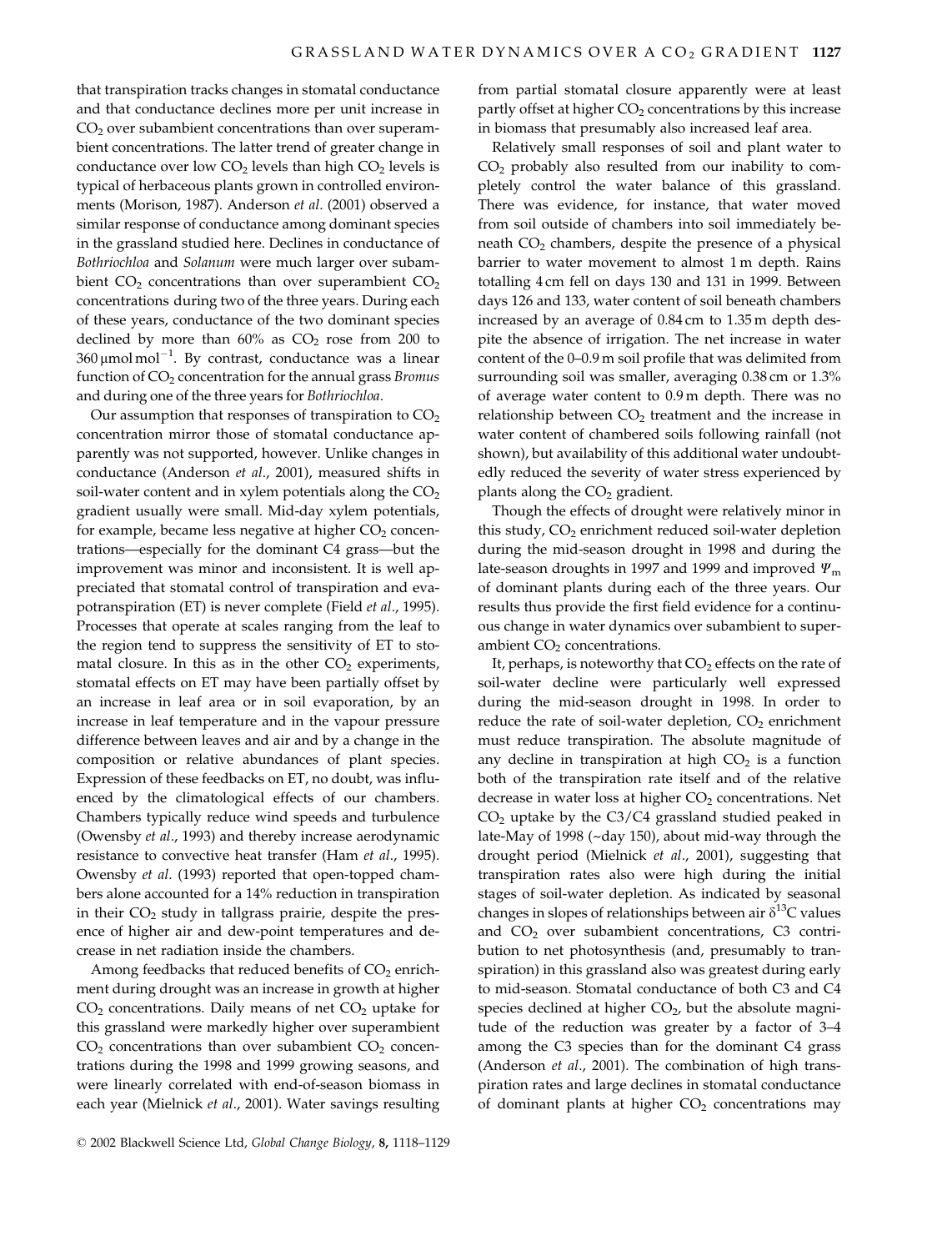have contributed to the reduction in water use at high  $CO<sub>2</sub>$  during 1998.

Because  $CO<sub>2</sub>$  treatments were not replicated in this experiment, measured responses may have been influenced by unquantified factors that varied with CO<sub>2</sub> concentration. Three lines of evidence indicate that the influence of variables other than  $CO<sub>2</sub>$  on measured responses was minimal. First, soil-water content did not differ along chambers during the year preceding fumigation. Second, the environmental factors remained similar across  $CO<sub>2</sub>$  gradients (Johnson et al., 2000). Third, responses to CO<sub>2</sub> generally were continuous across the full gradient. Near-ambient  $CO<sub>2</sub>$  concentrations were maintained at the northern (air exit) extreme of one chamber and at the southern (air entrance) extreme of the second chamber. That responses to CO<sub>2</sub> were continuous, therefore, is evidence that neither landscape position nor position within chambers appreciably influenced the results.

#### Intrinsic water use efficiency

Comparisons of  $A/g$  for leaves sampled at different times during the growing season do not provide a quantitative measure of differences in plant water-use efficiency, because water-use efficiency is influenced by evaporative demand of the atmosphere and by C losses to respiration. Temperature and evaporative demand increased from spring to autumn in this experiment (Johnson et al., 2000), suggesting that for a given  $\Delta$ , water-use efficiency was lower in autumn than in spring. Across subambient  $CO<sub>2</sub>$  concentrations,  $\Delta$ -values for Solanum and Solidago did not differ between spring and autumn in 1999, implying that, contrary to prediction, water-use efficiency of these perennial forbs declined as the season advanced.

The results of this experiment provide field confirmation that  $A/g$  of herbaceous species responds linearly to  $CO<sub>2</sub>$  over subambient concentrations, as was demonstrated in a controlled environment (Polley et al., 1993). Leaf-gas exchange measurements on grassland dominants indicated that the increase in  $A/g$  extended over the full subambient to superambient gradient in  $CO<sub>2</sub>$ concentration (Anderson et al., 2001). Both lower g and higher A contributed to the increase in  $A/g$  of C3 and C4 species. Because  $\Delta$  and  $c_i/c_a$  were conservative across  $CO<sub>2</sub>$  concentrations, the increase in A/g was nearly proportional to that in CO<sub>2</sub> concentration. Feedbacks may reduce expression of this increase in leaf  $A/g$  at regional scales (Field et al., 1995), but our results indicate that water-use efficiency of herbaceous species already may be substantially greater than it was during most of the last  $420000$  years when  $CO<sub>2</sub>$  concentrations were low (Petit *et al.*, 1999). The continuous responses of leaf  $A/g$ ,

 $\Psi_{\rm m}$  and soil-water depletion to  $CO_2$  in this grassland also indicate that water-limited ecosystems may remain sensitive to rising  $CO<sub>2</sub>$  concentration.

Mean values of  $\Delta$  invariably were smaller in the perennial forb Solanum than in the annual grasses, indicating that  $A/g$  was greater in *Solanum* than in annuals. This pattern is consistent with the negative correlation between  $\Delta$  and life span reported in other studies (Ehleringer & Cooper, 1988; Schuster et al., 1992), but the pattern was not evident in  $A/g$ -values calculated from leaf-gas exchange measurements (Anderson et al., 2001). The A/g derived from gas exchange was greater in the annual grass *Bromus* than in *Solanum* during the first year and did not differ greatly between species during a second year. Why gas exchange and leaf  $\delta^{13}C$  measurements yielded different values of  $A/g$  is not clear, but disparities may reflect differences in the temporal scale of the two methods. Gas exchange is measured almost instantaneously. Carbon isotope values integrate over the period of leaf C fixation. Nevertheless, if  $\Delta$  remains nearly constant across  $CO<sub>2</sub>$  concentrations as demonstrated here, proportional differences in A/g among species will not change as  $CO<sub>2</sub>$  rises, but absolute differences in  $A/g$  will be exaggerated at higher  $CO<sub>2</sub>$  concentrations. Production in water-limited systems may, therefore, become even more sensitive to shifts in species relative abundances as  $CO<sub>2</sub>$  rises.

## Acknowledgements

Ron Whitis maintained  $CO<sub>2</sub>$  chambers and measured soil-water content. Katherine Jones and Chris Kolodziejczyk measured xylem potentials and prepared samples for isotope analyses. William Dugas, Richard Gill, Robert Jackson, Hafiz Maherali, Patricia Mielnick and Chantal Reid provided helpful reviews of the manuscript.

## References

- Anderson LJ, Maherali H, Johnson HB et al. (2001) Gas exchange and photosynthetic acclimation over subambient to elevated CO<sub>2</sub> in a C3-C4 grassland. Global Change Biology, 7, 693-707.
- Condon AG, Richards RA, Farquhar GD (1992) The effect of variation in soil water availability, vapour pressure deficit and nitrogen nutrition on carbon isotope discrimination in wheat. Australian Journal of Agricultural Research, 43, 935-947.
- Ehleringer JR, Cooper TA (1988) Correlations between carbon isotope ratio and microhabitat in desert plants. Oecologia, 76, 562-566.
- Farquhar GD, O'Leary MH, Berry JA (1982) On the relationship between carbon isotope discrimination and intercellular carbon dioxide concentration in leaves. Australian Journal of Plant Physiology, 9, 121-137.
- Field CB, Jackson RB, Mooney HA (1995) Stomatal responses to increased CO<sub>2</sub>: implications from the plant to the global scale. Plant, Cell and Environment, 18, 1214-1225.

© 2002 Blackwell Science Ltd, Global Change Biology, 8, 1118-1129